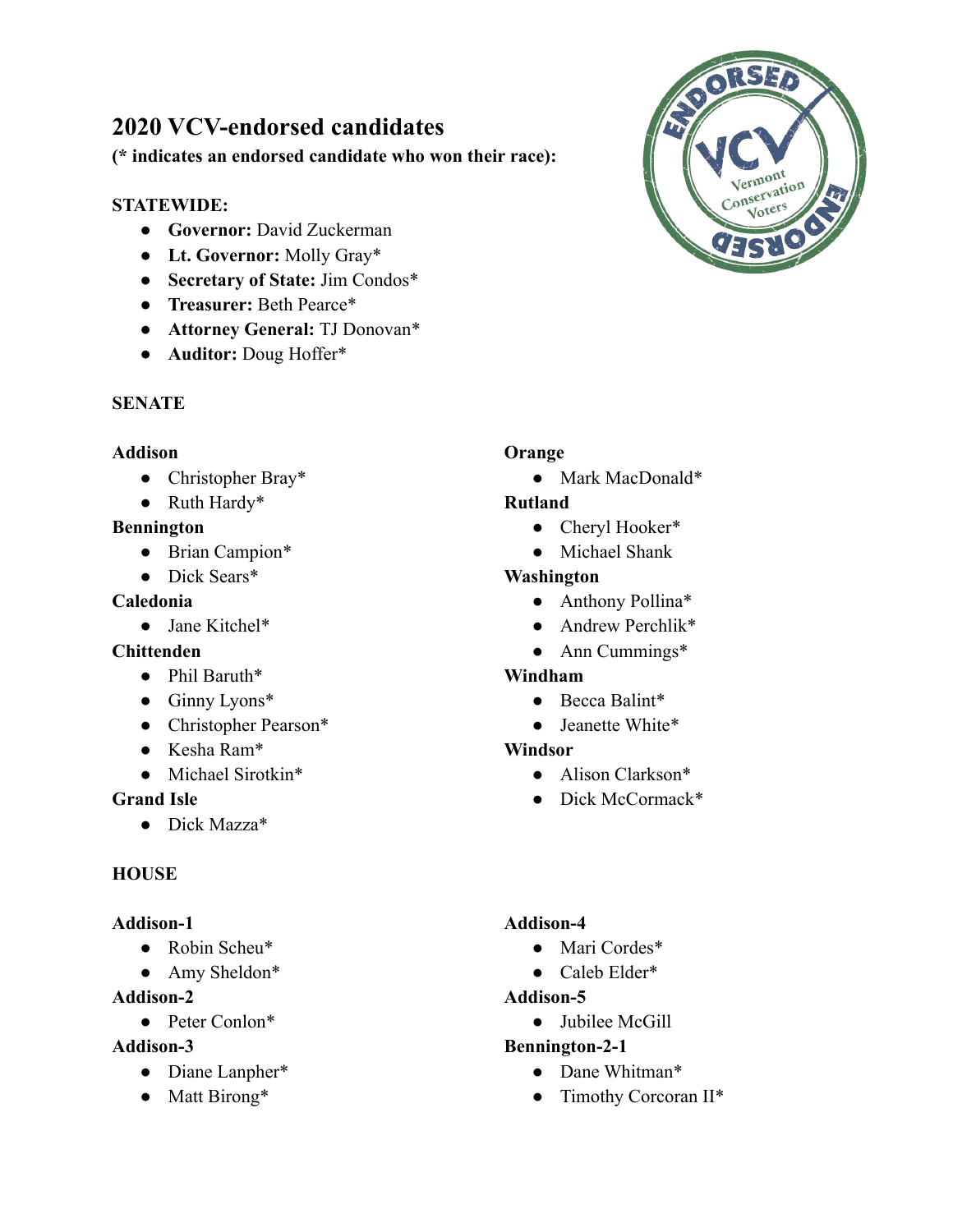#### **Bennington-2-2**

● Jim Carroll

#### **Bennington-3**

- David Durfee\*
- **Bennington-4**
	- Seth Bongartz\*
	- Kathleen James\*

#### **Caledonia-2**

● Chip Troiano\*

### **Caledonia-3**

- Scott Campbell\*
- Brice Simon

### **Chittenden-2**

• Jim McCullough\*

**Chittenden-3**

- Trevor Squirrell\*
- George Till\*

**Chittenden-4-1**

● Michael Yantachka\*

### **Chittenden-4-2**

● Bill Lippert\*

### **Chittenden-5-1**

● Kate Webb\*

### **Chittenden-5-2**

● Jessica Brumsted\*

### **Chittenden-6-1**

- Robert Hooper\*
- Carol Ode<sup>\*</sup>

## **Chittenden-6-2**

● Emma Mulvaney-Stanak\*

### **Chittenden-6-3**

- Jill Krowinski\*
- Curt McCormack\*

## **Chittenden-6-4**

- Brian Cina\*
- Selene Colburn\*

### **Chittenden-6-5**

- Tiff Bluemle\*
- Gabrielle Stebbins\*

### **Chittenden-6-6**

● Barbara Rachelson\*

### **Chittenden-6-7**

- Hal Colston\*
- Taylor Small\*
- **Chittenden-7-1**
	- Martin LaLonde\*

### **Chittenden-7-2**

- Ann Pugh\*
- **Chittenden-7-3**
	- John Killacky\*
- **Chittenden-7-4**
	- Maida Townsend\*
- **Chittenden-8-1**
	- Marybeth Redmond\*
	- Tanya Vyhovsky\*

## **Chittenden-8-2**

- Karen Dolan\*
- Lori Houghton\*

## **Chittenden-8-3**

● Alyssa Black\*

## **Chittenden-9-1**

- Seth Chase\*
- Curt Taylor\*

## **Chittenden-9-2**

● Sarita Austin\*

## **Chittenden-10**

- Ember Quinn
- Emily Hecker

## **Franklin-3-1**

- David Glidden
- Mike McCarthy\*

## **Franklin-4**

● Nicholas Brosseau

## **Franklin-5**

● Charen Fegard

### **Franklin-7**

● Dennis Williams

## **Grand Isle - Chittenden**

- Mitzi Johnson
- Andy Julow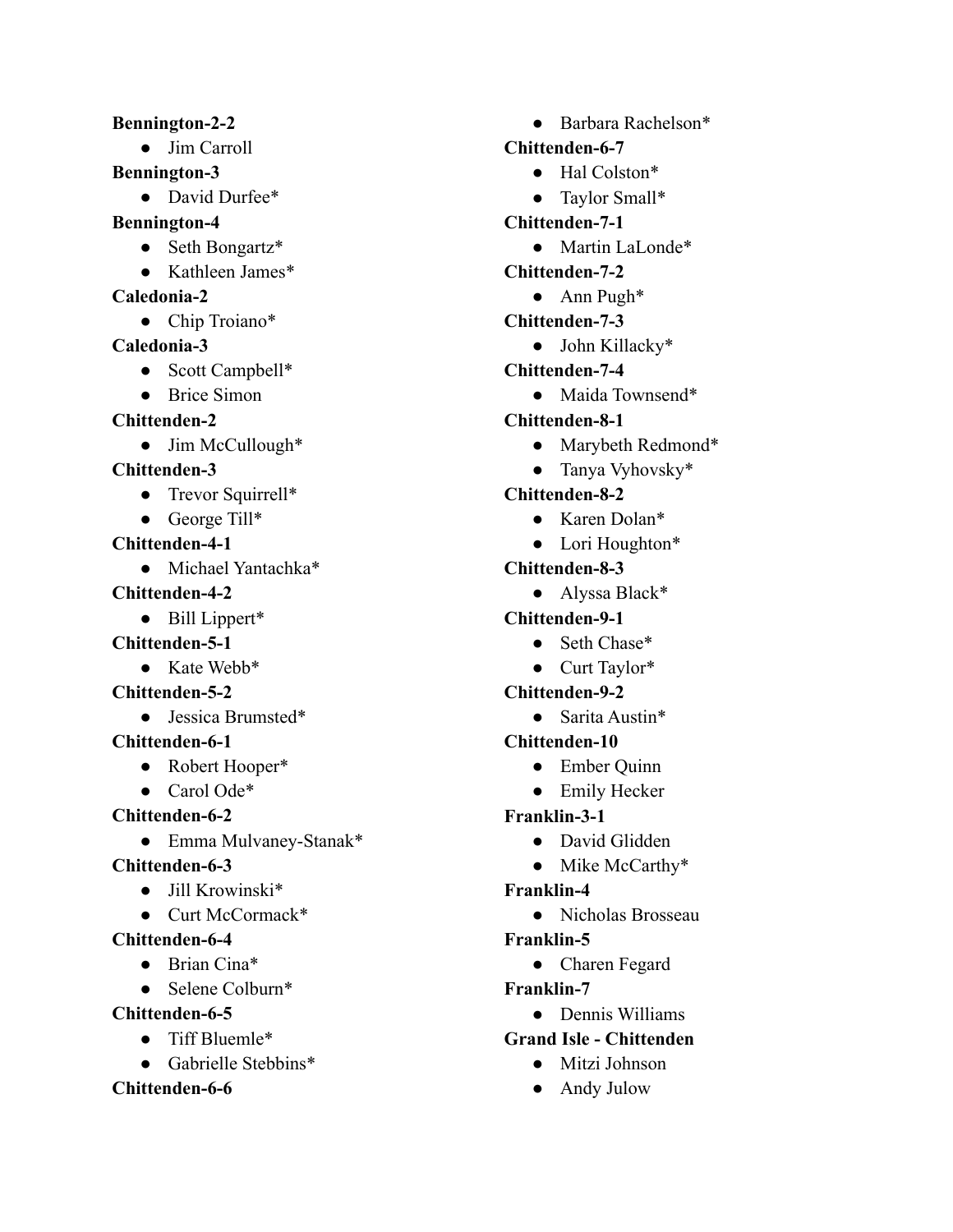#### **Lamoille-1**

• Jo Sabel Courtney

**Lamoille-2**

- Daniel Noyes\*
- **Lucy Rogers**
	- Lucy Rogers\*
- **Lamoille-Washington**
	- Avram Patt\*
	- David Yacovone\*

### **Orange-1**

- Carl Demrow
- Kate MacLean

### **Orange-2**

- Sarah Copeland Hanzas\*
- **Orange-Washington-Addison**
	- Jay Hooper\*
- **Orleans-Caledonia**
	- Katherine Sims\*

### **Rutland-Bennington**

• Robin Chesnut-Tangerman

### **Rutland-2**

- Ken Fredette
- Dave Potter

### **Rutland-4**

● Barbara Noyes Pulling

### **Rutland-5-3**

- Mary Howard\*
- **Rutland-6**
	- Stephanie Jerome (Rut-6)\*

## **Rutland-Windsor-2**

● Logan Nicoll\*

## **Washington-1**

- Denise MacMartin
- Robert Lehmert

## **Washington-3**

- Peter Anthony\*
- Tommy Walz\*

## **Washington-4**

- Mary Hooper\*
- Warren Kitzmiller\*

### **Washington-5**

● Kimberly Jessup\*

## **Washington-6**

- Janet Ancel\*
- **Washington-7**
	- Kari Dolan\*
	- Maxine Grad\*

## **Washington-Chittenden**

- Tom Stevens<sup>\*</sup>
- Theresa Wood\*
- **Windham-1**
	- Sara Coffey\*
- **Windham-2-1**
	- Emilie Kornheiser\*
- **Windham-2-2**
	- Mollie Burke\*
- **Windham-2-3**
	- Tristan Toleno\*
- **Windham-3**
	- Carolyn Partridge
- **Windham-4**
	- Mike Mrowicki\*
	- Michelle Bos-Lun\*

## **Windham-5**

- Emily Long\*
- **Windham-6**
- John Gannon\*
- **Windsor-3-1**
	- Thomas Bock\*
- **Windsor-3-2**
	- Alice Emmons\*
	- Kristi Morris\*

## **Windsor-4-1**

● Heather Suprenant\*

## **Windsor-4-2**

- Kevin "Coach" Christie\*
- Rebecca White\*

## **Windsor-Orange-1**

● John O'Brien\*

## **Windsor-Orange-2**